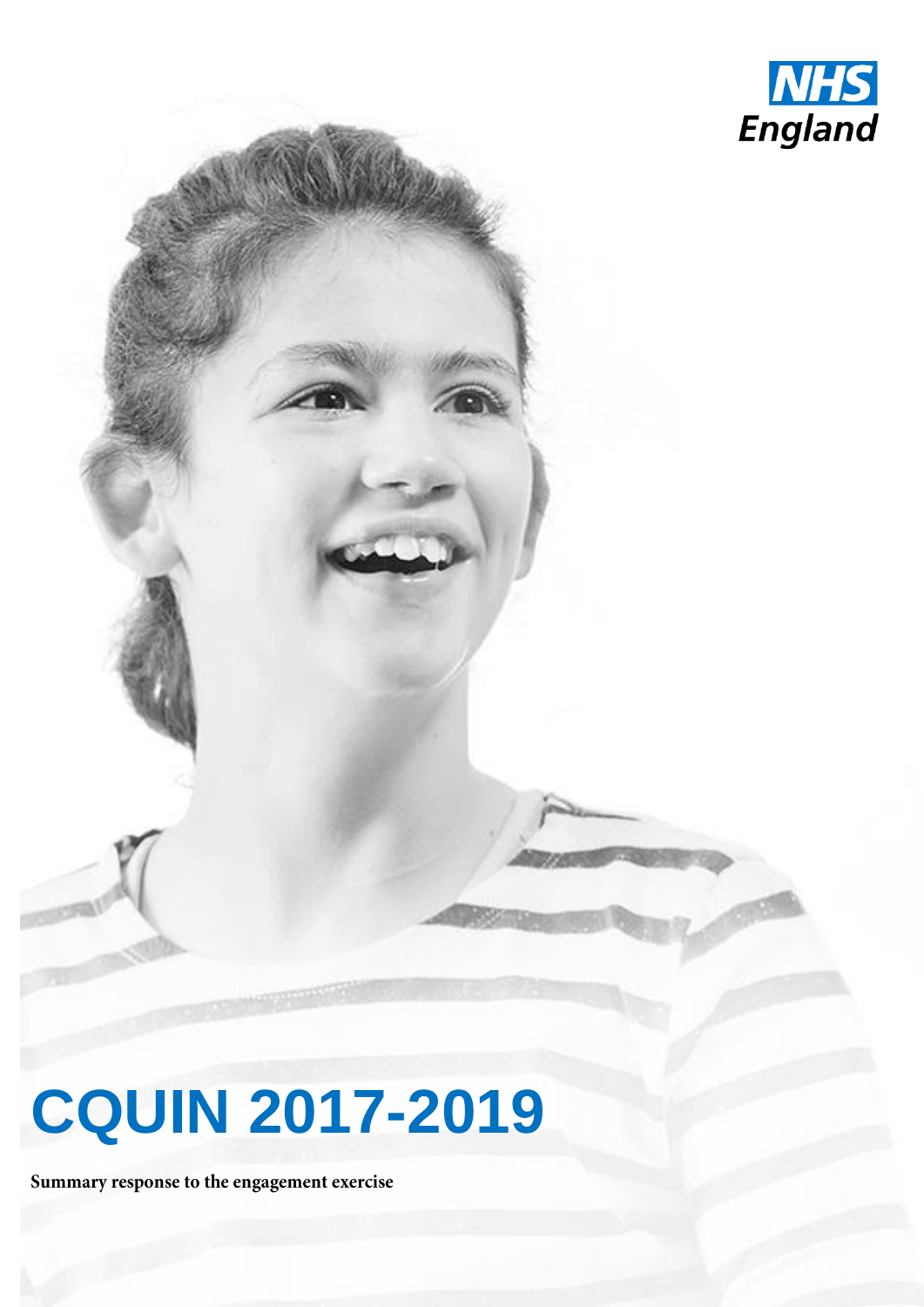## **CCG CQUIN 2017 -2019: Summary response to the engagement exercise**

Version number: 1

First published: November 2016

Prepared by: Incentives Team, NHS England [e.cquin@nhs.net](mailto:e.cquin@nhs.net)

Publication Gateway Reference: 06023 Document Classification: Official